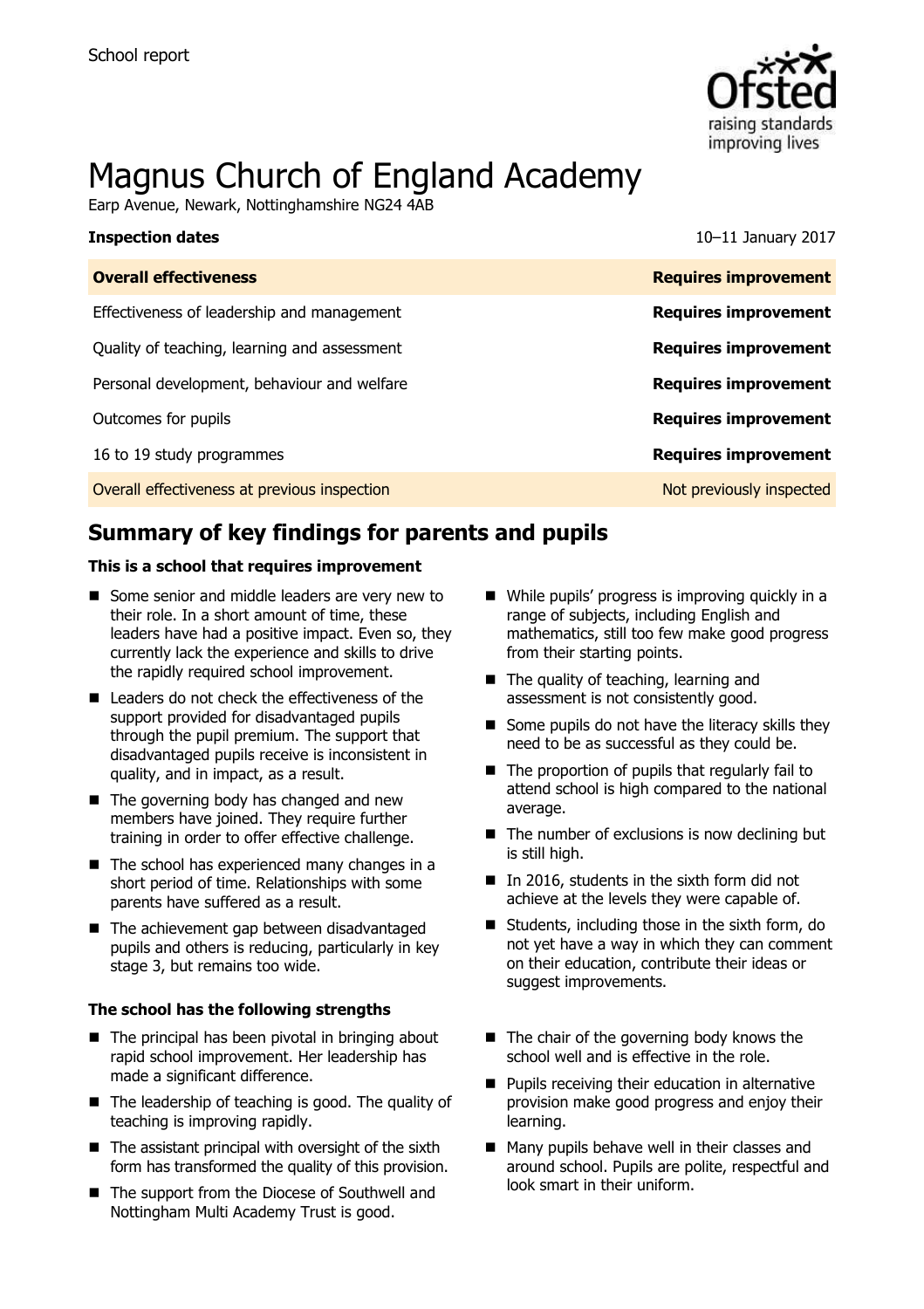

# **Full report**

### **What does the school need to do to improve further?**

- $\blacksquare$  Improve the quality of leadership by:
	- ensuring that all senior leaders have the skills required to play an effective role in accelerating school improvement
	- ensuring that all middle leaders play an effective role in accelerating pupils' progress
	- ensuring that the school's use of the pupil premium funding is monitored effectively to ensure that it leads to better progress for disadvantaged pupils
	- ensuring that the governing body receives high-quality training, particularly training to understand how well pupils are achieving.
- Improve the quality of teaching, learning and assessment by:
	- eradicating the inconsistencies in the quality of teaching, learning and assessment
	- ensuring that pupils' literacy needs are met; for example, that there are more opportunities for pupils to extend their writing and more opportunities for them to read, extract information and interpret text.
- **IMPROVE personal development, behaviour and welfare by:** 
	- reducing the number of pupils that regularly do not attend school
	- eradicating the incidents of poor behaviour that, although rare now, still exist
	- reducing further the number of pupils excluded from school.
- $\blacksquare$  Improve outcomes for pupils by ensuring that:
	- pupils' attainment and progress at key stage 4 and key stage 5 continue to improve and meet national expectations
	- disadvantaged pupils achieve at least as well as other pupils with the same starting points
	- pupils identified by the school as requiring special educational needs support achieve well from their starting points.
- Improve the quality of 16 to 19 provision by:
	- improving further the progress made by students in the sixth form
	- ensuring that the students in the sixth form have a voice and that their views contribute to further improvement.

An external review of pupil premium funding should be undertaken in order to assess how effectively this aspect of leadership and management can be improved.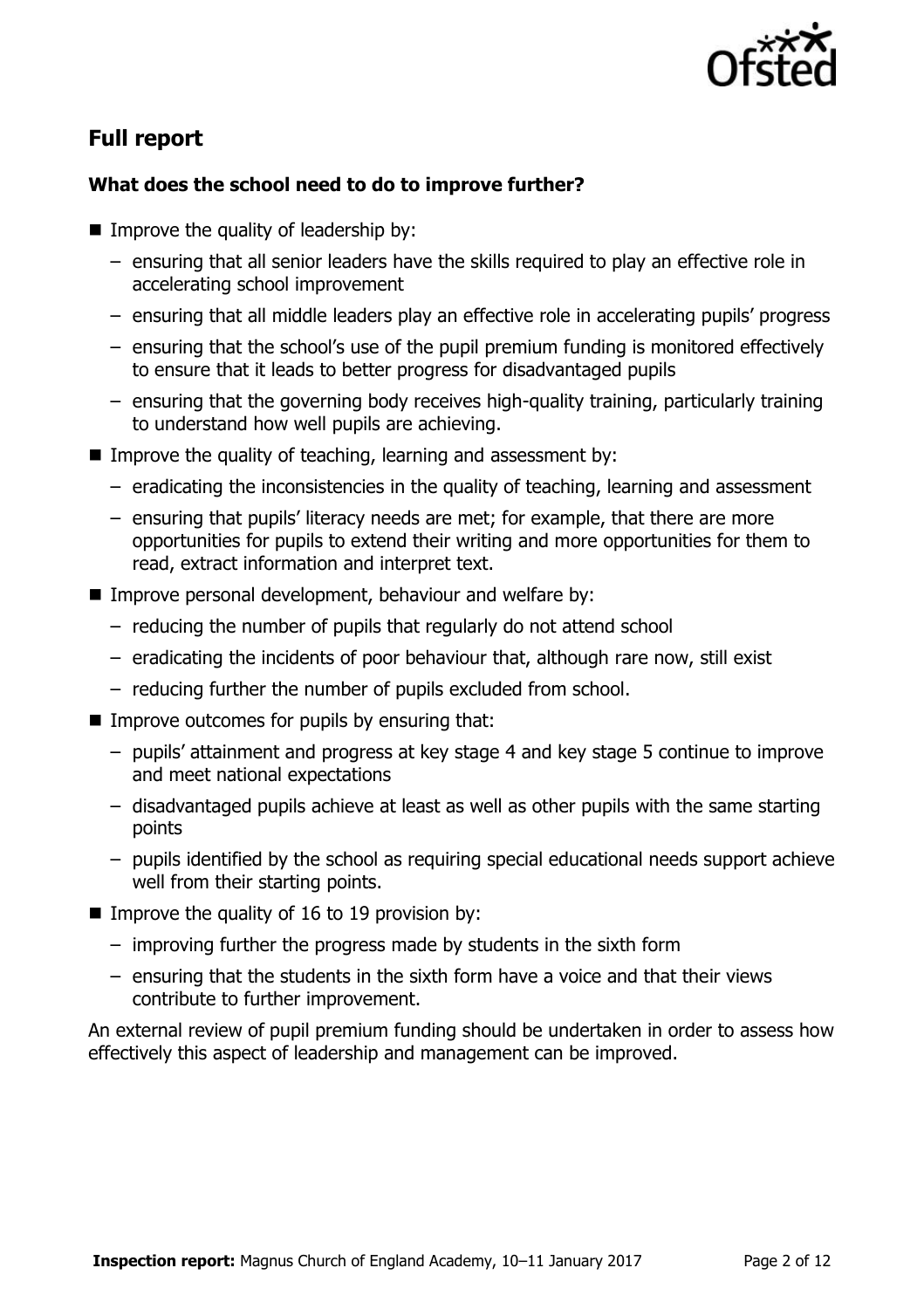

# **Inspection judgements**

### **Effectiveness of leadership and management Requires improvement**

- The principal joined the school in September 2016. Her leadership has been transformational and much has taken place to improve the school and the life chances of pupils. Nevertheless, improvements are recent and there remain issues to address in order that the school becomes a good school.
- Some members of the senior leadership team are new to the role. They have not yet received the leadership training and development required to conduct their role at the level and pace that is required in order that the school becomes a good school.
- There have been recent changes to the middle leadership of the academy, particularly at subject leadership level. Many of these leaders are stepping up to the challenge and are having positive impact, for example in mathematics and science. However, the quality of middle leadership is still too variable and as a result, pupils underachieve.
- Leaders have not done enough to check that the pupil premium helps to address the barriers to learning that disadvantaged pupils experience. Support is in place. However, not enough is done to check that it is having the optimum impact. This means that the help that disadvantaged pupils receive is too variable in quality. Although improving, disadvantaged pupils continue to underperform, particularly in key stage 4.
- The principal has ensured that school policies are consistently applied. This increased the expectations of how pupils behaved and conducted themselves in school. This higher expectation was not introduced without difficulties. The relationship with some parents deteriorated. There are signs that this is improving, but relationships with parents still need to improve.
- Leaders have ensured that a suitable curriculum is in place. The curriculum has been adapted in order to address many of the learning needs of pupils. However, the curriculum does not ensure that pupils, particularly disadvantaged pupils, gain a broad view of the experiences and opportunities that exist outside of the school community.
- The additional funding intended to help Year 7 pupils who did not achieve a Level 4 in reading or mathematics at the end of key stage 2, has been used to provide extra help for these pupils. This additional support has been particularly successful in improving pupils' reading skills.
- Pupils with special educational needs and/or disabilities are increasingly having their individual needs met and additional government funding is used wisely to ensure that they make the expected progress.
- Leaders have ensured that pupils have timetabled opportunities to learn about life in modern Britain. The Christian ethos of the school underpins much of this work, including the safeguarding of pupils' welfare. However, pupils do not yet have an opportunity to contribute to leaders their views about their school.
- There are members of staff conducting leadership roles whose abilities are not being fully utilised and this is limiting the pace of improvement in some areas.
- Leaders choose carefully the alternative provision for pupils who are not educated within the main school. They monitor the progress and the attendance of these pupils regularly.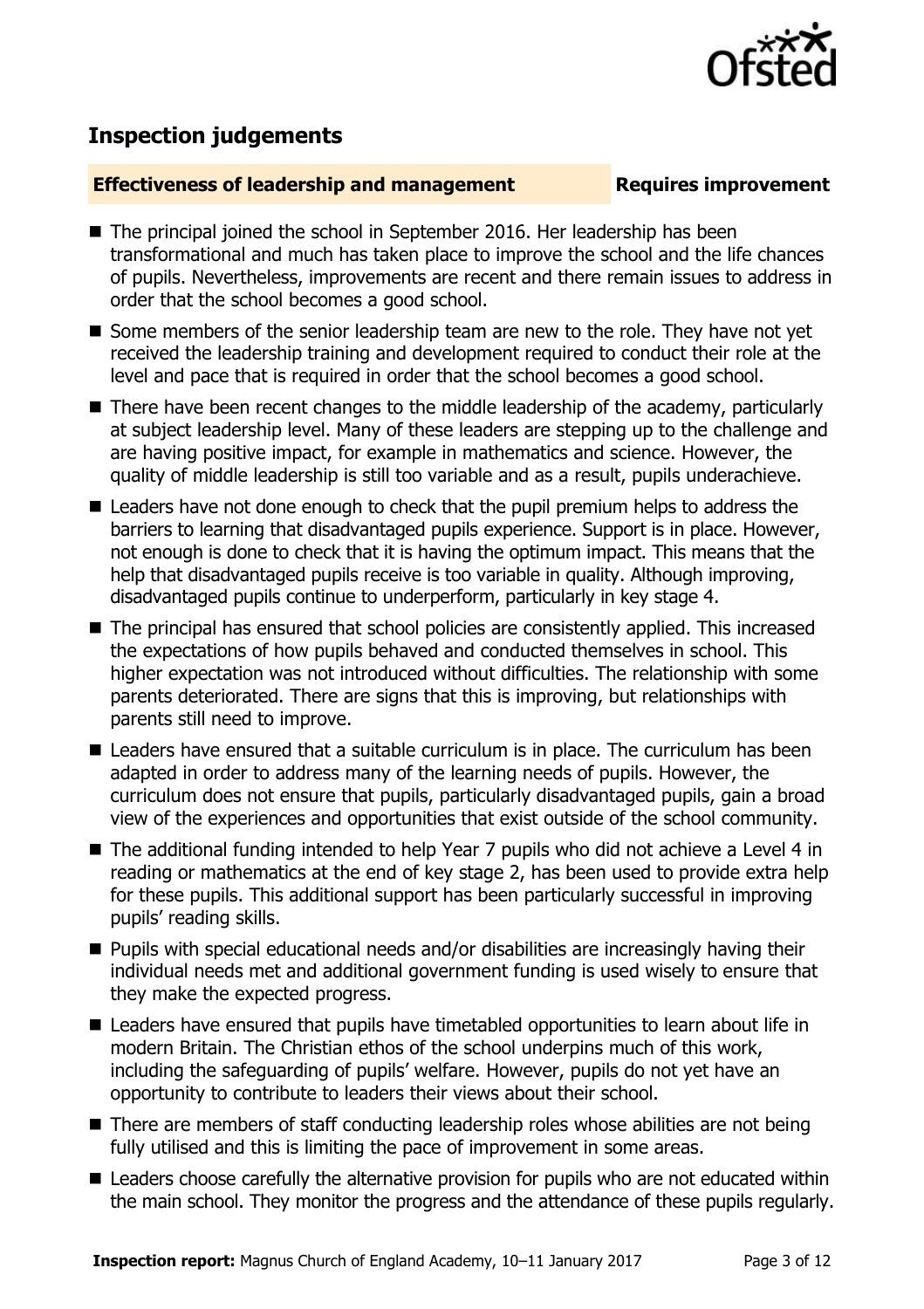

- Leaders hold all staff to account and the systems for this are rigorous. Performance management arrangements are well understood and are making a difference.
- The principal receives good support from the Diocese of Southwell and Nottingham Multi Academy Trust. In particular, she receives high-quality school improvement help and advice from the chief executive of the trust.
- $\blacksquare$  The leadership of teaching, learning and assessment is good. The quality of teaching, learning and assessment is improving quickly. Pupils told inspectors that they appreciated that their lessons had recently 'really improved' and that they were receiving 'lots of help' from their teachers.
- The senior leader with oversight of the sixth form has driven dramatic change in a short amount of time. Students have benefited significantly from her excellent work.

#### **Governance of the school**

- The governance of the school requires improvement.
- Governors have not made sure that the pupil premium is having the maximum impact on the eligible pupils.
- Some governors require further training in order to conduct their role effectively. For example, they do not yet have a good enough understanding of the new accountability measures at key stage 4. This means that their challenge to leaders is not sufficiently rigorous.
- The governing body is reconstituted. A new chair of the governing body is in place. This has been a good appointment. This leader knows the school well and has the skills required of this significant role.

### **Safeguarding**

- The arrangements for safeguarding are effective.
- Leaders keep meticulous records of all issues concerning pupils' welfare. The arrangements for the recruitment of all staff are rigorous.
- Leaders and staff work with a great deal of determination and care in order to make sure that pupils are safe within school and that they receive the appropriate support if they require it. Work with outside agencies is good and pupils benefit as a result.
- **Pupils told inspectors that they felt safe within their school. They said that there was** nowhere within school that they would not feel safe to go.
- **Pupils have timetabled opportunities to develop the skills required to keep themselves** safe. This includes when online and when using the mobile phone. They learn about the ways in which individuals can be exploited, particularly when they are vulnerable. They said that bullying was rare within school and that issues were dealt with efficiently by their teachers.
- **Pupils who receive their education in alternative provision receive high-quality support** and are attending school much more regularly as a result.

#### **Quality of teaching, learning and assessment Fig. 2.1 Requires improvement**

Although improving, the quality of teaching, learning and assessment is inconsistent. Inspectors saw pupils making good progress within English, mathematics and science.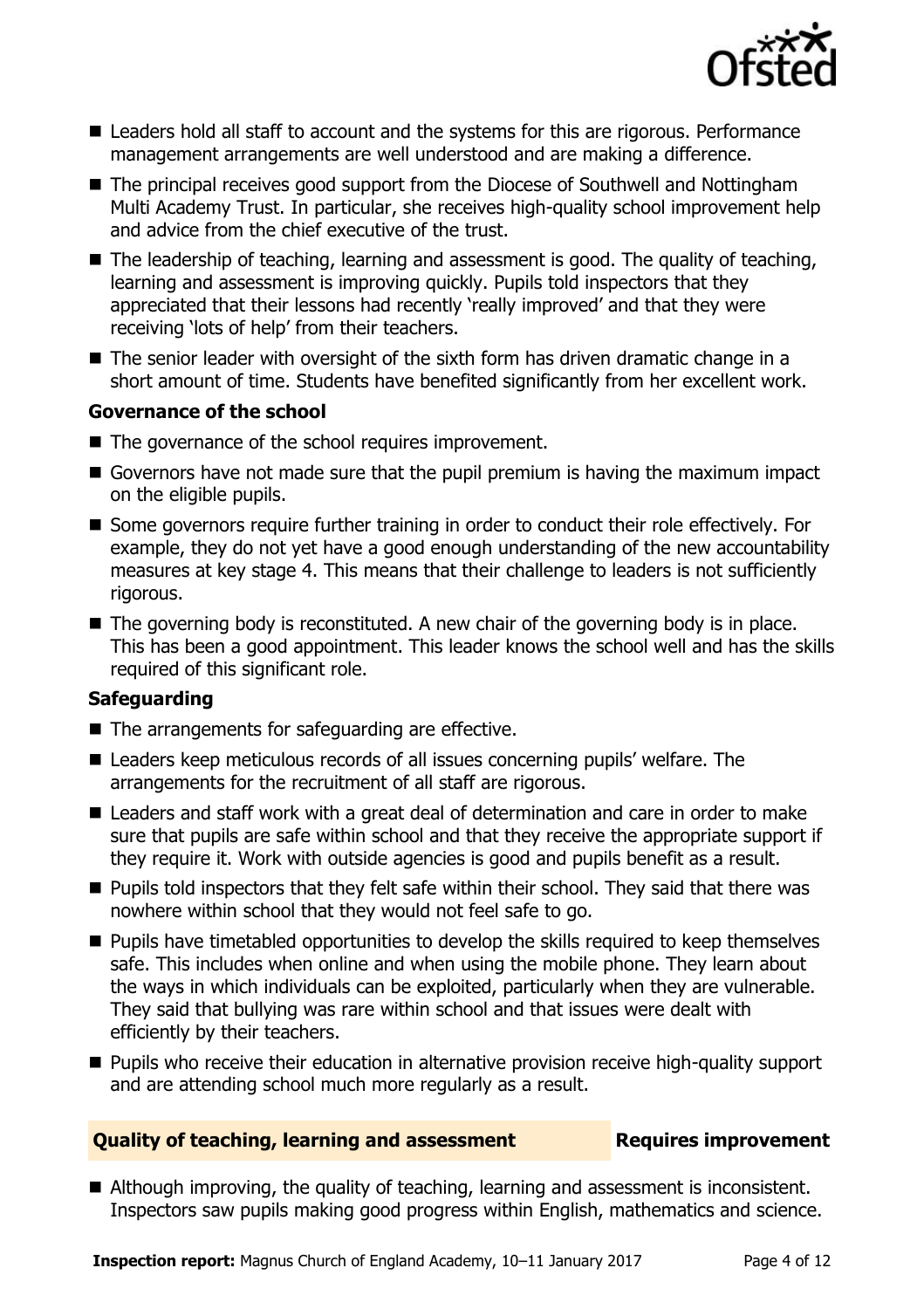

Pupils made much less progress in history.

- Some pupils lack the literacy skills that they need. For example, pupils receive too few opportunities to learn how to produce high-quality extended writing. This limits pupils' ability to succeed as they should.
- Some pupils enter the school with reading skills far below those expected for their age. A range of support is in place for these pupils. Some of this support makes a dramatic difference and pupils quickly catch up to where they need to be. However, pupils' reading is still an area that requires improving, particularly for pupils within key stage 4 who require these skills in order to achieve well in their examinations.
- At times, opportunities are missed to address pupils' literacy errors, for example misspellings. This means that pupils continue to make the same mistakes.
- The leader in charge of teaching, learning and assessment has ensured that teachers receive high-quality professional development and coaching. The impact of this training is evident within lessons. For example, the recent focus on ensuring a prompt and productive lesson start is having a positive effect. Inspectors observed pupils enter their lesson, settle well to appropriate tasks and make good progress.
- **Pupils receiving their education within the alternative provision are benefiting from** high-quality learning experiences. Teachers plan precisely in order to meet these pupils' needs. This means that they receive appropriate challenge and support. Inspectors observed pupils making good progress in their English lessons. They observed pupils clearly enjoying and benefiting from their learning in the motor vehicle lessons.
- The special educational needs coordinator has worked successfully to ensure that pupils with special educational needs and/or disabilities make expected progress from their starting points. The curriculum is now more appropriate for many of these pupils and as a result they are making better progress.
- Pupils, particularly those with special educational needs and/or disabilities, receive good support from the additional adults who support their learning.
- The lead practitioner for English is undertaking much positive work to improve literacy across the curriculum. She has worked with school leaders and teachers to improve pupils' examination technique to good effect. She is very aware of the next steps that are needed to improve pupils' literacy skills and has shown that she has the ability to help drive this aspect of the school's work.

#### **Personal development, behaviour and welfare Fig. 2.1 Requires improvement**

#### **Personal development and welfare**

- The school's work to promote pupils' personal development and welfare requires improvement
- **Previously, many pupils underachieved. This is improving. However, still not enough** pupils have the experience of being a successful learner across the subjects that they study.
- $\blacksquare$  Pupils said that there have been many changes since the arrival of the principal. They said that initially there were rules imposed that they did not like, including regarding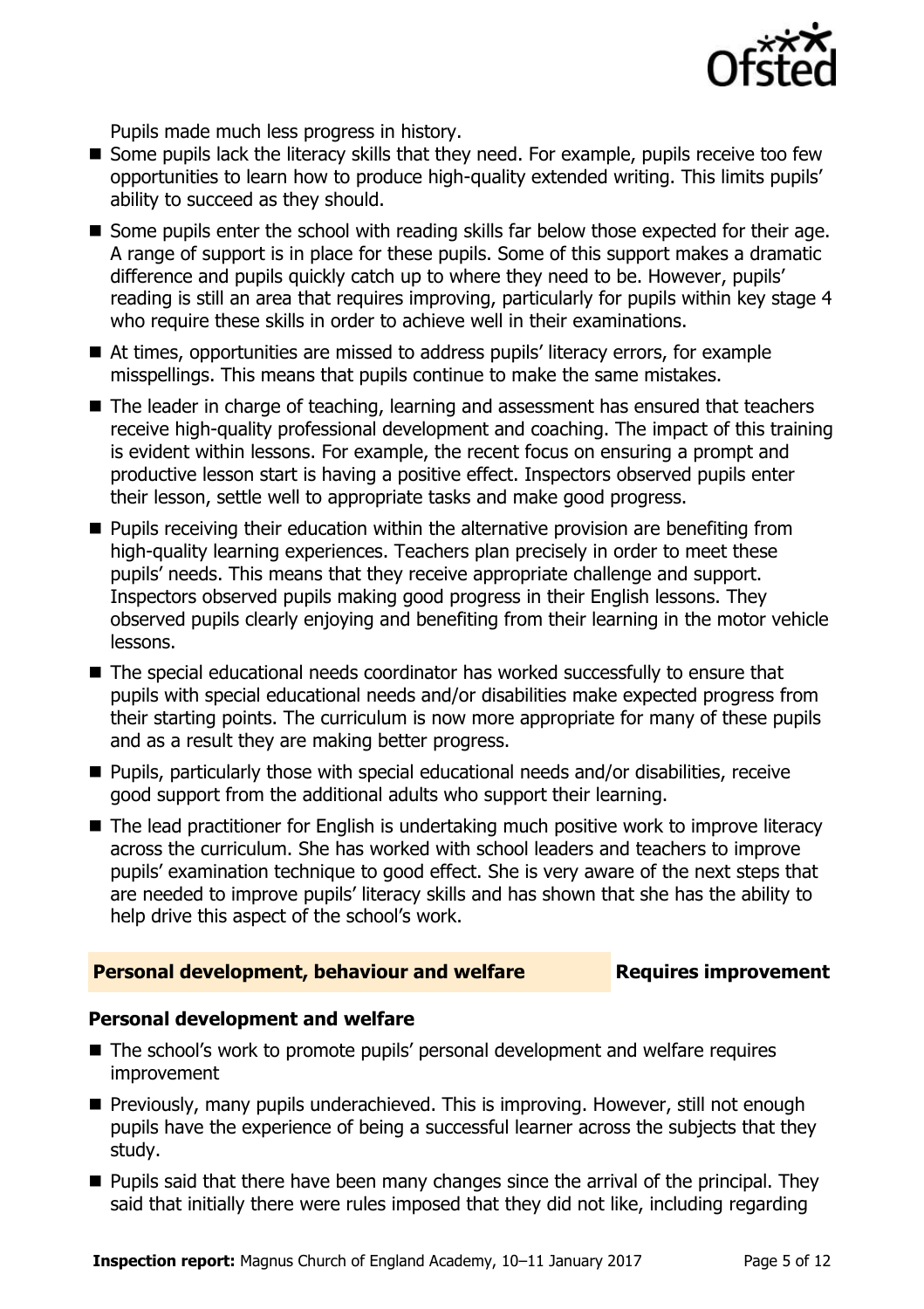

the use of their mobile telephones. They did say that although they still did not like some of the new rules, they appreciated why they were in place and in some circumstances felt safer as a result.

- Teachers take great care to support pupils, especially those who are vulnerable or in need of extra help. Parents said that many teachers go 'the extra mile' in order to support their child and that this makes a significant difference.
- The school's careers programme is increasingly effective. Pupils benefit now from support from independent careers advice. Pupils, including disadvantaged pupils and pupils who have special educational needs and/or disabilities, are supported well to make their key stage 4 choices.

#### **Behaviour**

- The behaviour of pupils requires improvement.
- Although improving, some lessons are still disrupted by a minority of pupils' poor behaviour. Pupils told inspectors that this was particularly the case at key stage 4 in middle-ability classes.
- The principal's more rigorous implementation of the school behaviour policy and uniform policy led to an increase in the number of pupils excluded from school. The number of exclusions is falling, but remains too high.
- The proportion of pupils that are persistently absent is still too high.
- The proportion of pupils attending school daily has improved and is now in line with the national average.
- A great deal of effective work takes place to ensure that the vast majority of pupils attend school. The education welfare officer works within the community and with local primary schools in order to plan support that helps pupils to attend school. She is well led by the assistant principal. She is aware that even more is required to ensure that parents value the school so that the level of persistent absence is reduced.
- The majority of pupils are well behaved and courteous. Pupils who spoke with inspectors were articulate and were able to express their views in a mature and measured fashion. Movement around the school is calm and is well managed by leaders.
- Every effort is made by leaders and by teachers to raise expectations for pupils in order that they succeed. It is no longer acceptable for them to misbehave, not attend school or not wear their uniform with pride. Every indication is that pupils are responding positively to these expectations and are making improving progress in their learning as a result.

### **Outcomes for pupils Requires improvement**

- In 2016, not enough pupils made good progress from their starting points. However, the academy did meet the government minimum standard for pupils' progress. A greater proportion of pupils achieved a grade C or above in English and mathematics than in previous years.
- $\blacksquare$  In 2016, too few disadvantaged pupils, most-able pupils and those pupils who have special educational needs achieved as well as they could from their starting points.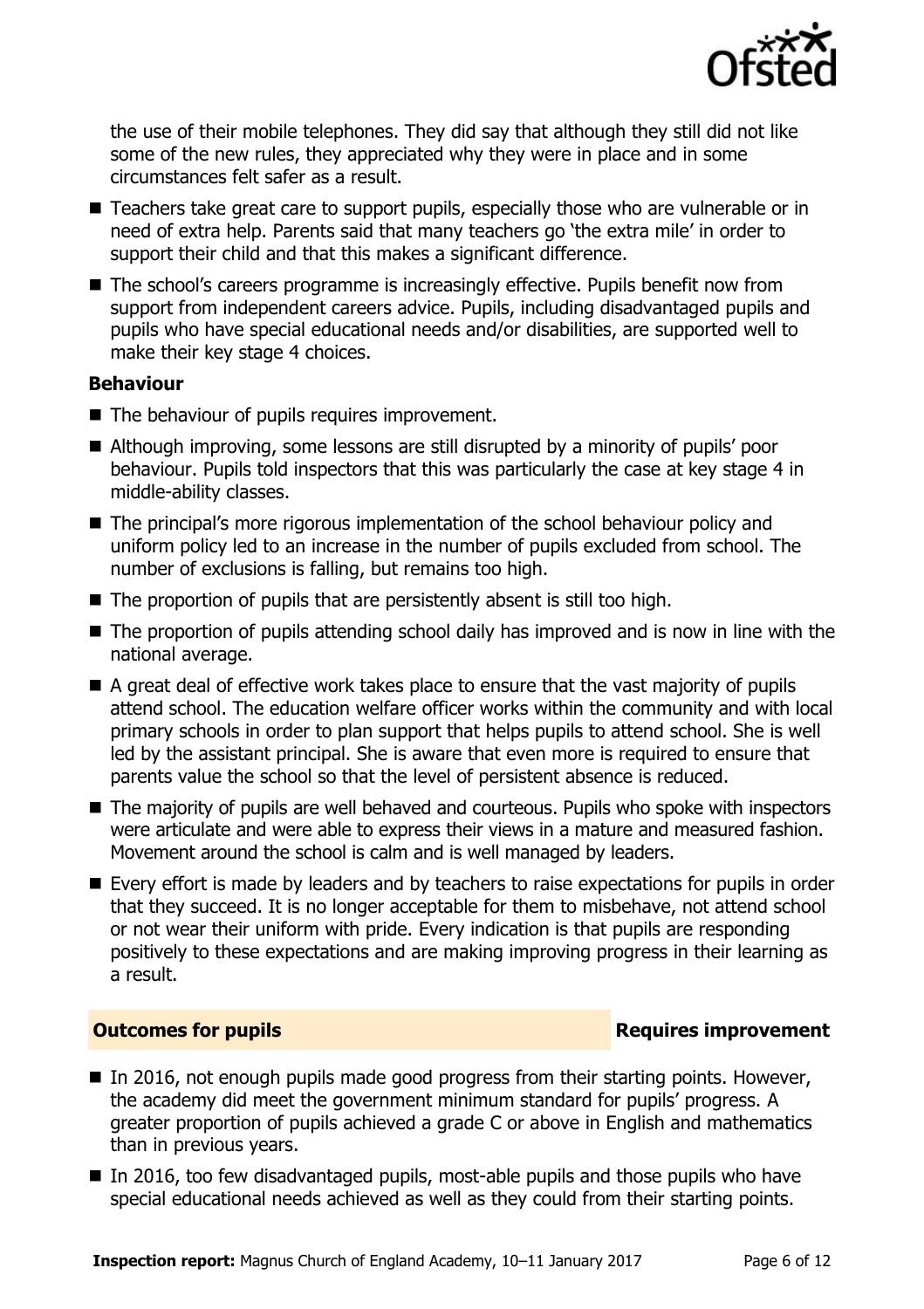

- At key stage 4, although the difference is diminishing, disadvantaged pupils still do not achieve as well as other pupils within the school. They do not achieve as well as other pupils nationally in English and mathematics and science. The achievement of disadvantaged pupils is much better in key stage 3.
- At key stage 4, the most recent information indicates a rapid improvement in pupil achievement in many subject areas, including in English, mathematics, science and geography. Pupils make much less progress in history.
- Work in pupils' workbooks indicates that current pupils are making rapid progress and beginning to achieve at least in line with the progress of pupils nationally from the same starting points. This is particularly the case in many English, mathematics and science lessons.
- The Year 7 catch-up funding is effective in helping those who did not meet the required standards in their primary school. The programme to support key stage 3 pupils' reading is particularly successful.

#### **16 to 19 study programmes Requires improvement**

- The outcomes for pupils in 2016 were not good enough. The senior leader with the overview of the sixth form has very successfully rectified this situation for students currently within the provision. These students are now making better progress in lessons.
- Students do not have a formal process in order to share their views with leaders. These students have constructive things to say about the ways in which the sixth form provision could improve even further.
- The statutory work experience for pupils was not in place in the academic year 2015/16. This situation is now rectified. Work experience is in place for Year 13 students and is planned for Year 12 students.
- Students now receive professional and impartial advice in order to consider their next steps in education, employment or training. Students have access to online information regarding apprenticeships and receive application advice. Retention rates are improving.
- Students who did not gain a grade C or above in English or in mathematics at GCSE have lessons with subject specialists. The most recent results were not available during the inspection. However, pupils said that they appreciated the support that they received and that they were making good progress.
- Leaders have an accurate view of the strengths and weaknesses in the sixth form provision. Improvement planning is good and includes ambitious targets and regular checks of the actions being taken.
- There is a new and detailed sixth-form prospectus in place. This communicates well the clear curriculum pathways. It has good detail for key stage 4 pupils, highlighting the entry requirements for each course.
- Leaders are keen to raise expectations. A business uniform is now in place for all students in the provision. Students look extremely smart and act as role models for the rest of the school.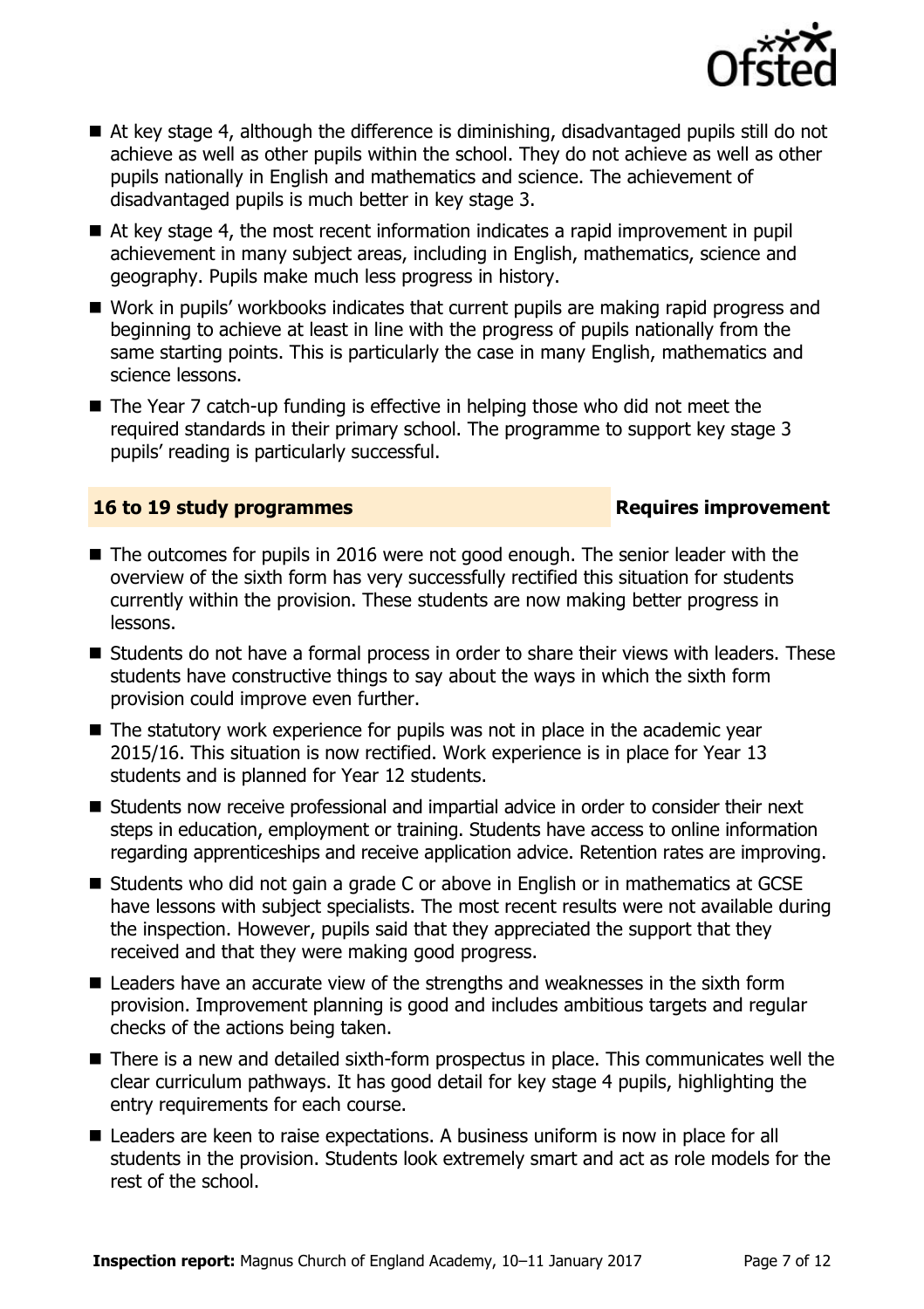

- There is improved rigour about students' independent study periods. These periods are timetabled and pupils are registered to ensure that they attend. These systems have improved the safety and welfare of pupils as previously students tended to go off the school site.
- Observations of learning made during the inspection identified that there were positive working relationships between students and their teachers. Questioning is used well to probe understanding and to extend students' thinking.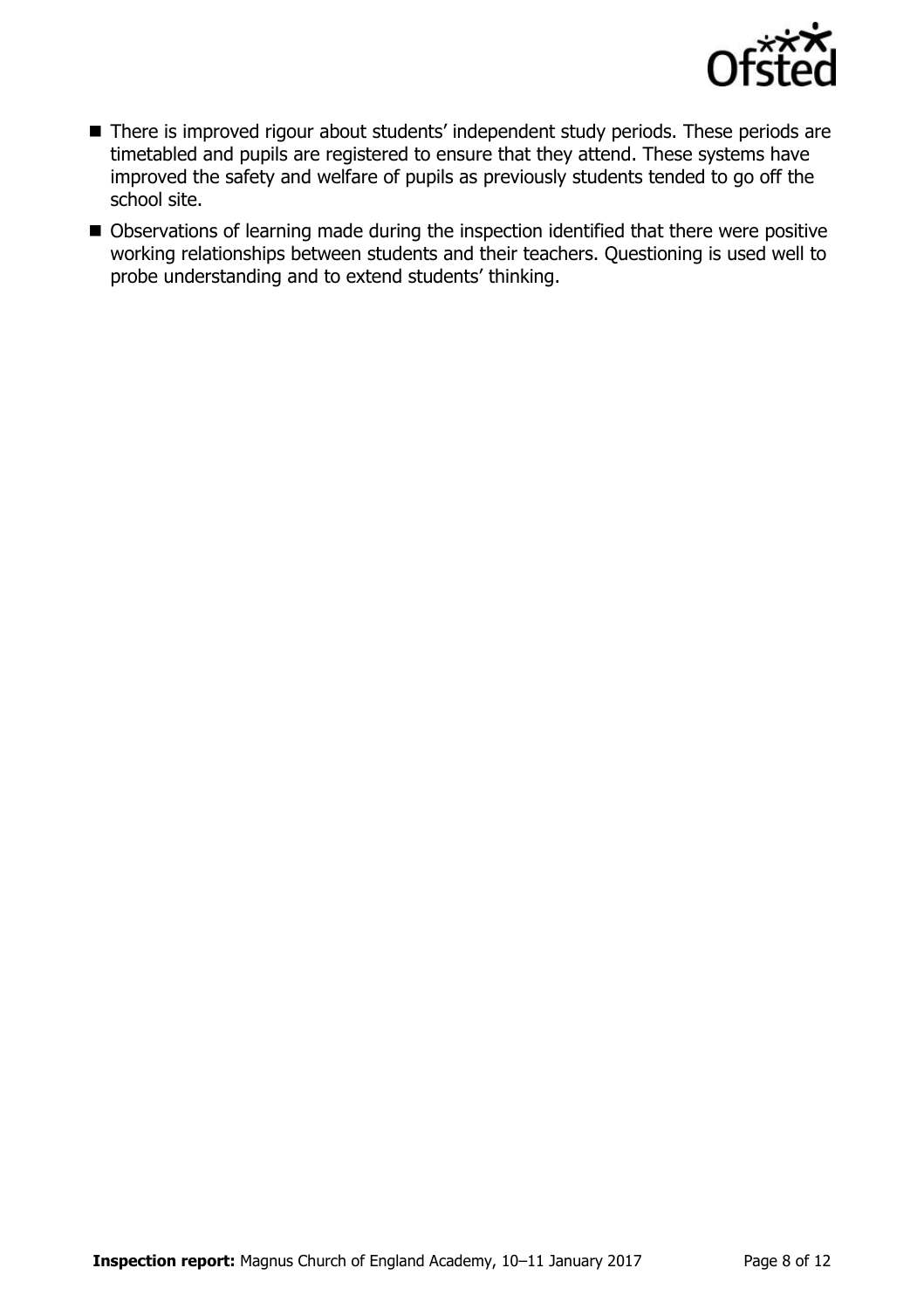

# **School details**

| Unique reference number | 140549          |
|-------------------------|-----------------|
| Local authority         | Nottinghamshire |
| Inspection number       | 10023079        |

This inspection of the school was carried out under section 5 of the Education Act 2005.

| Type of school                                           | Secondary                  |
|----------------------------------------------------------|----------------------------|
| School category                                          | Academy                    |
| Age range of pupils                                      | 11 to 18                   |
| Gender of pupils                                         | Mixed                      |
| Gender of pupils in 16 to 19 study<br>programmes         | Mixed                      |
| Number of pupils on the school roll                      | 680                        |
| Of which, number on roll in 16 to 19 study<br>programmes | 54                         |
| Appropriate authority                                    | The academy trust          |
| Chair                                                    | Martin O'Connell           |
| Principal                                                | Anna Martin                |
| Telephone number                                         | 01636 680066               |
| Website                                                  | www.magnusacademy.co.uk    |
| <b>Email address</b>                                     | office@magnusacademy.co.uk |
| Date of previous inspection                              | Not previously inspected   |

### **Information about this school**

- The school meets requirements on the publication of specified information on its website.
- The school complies with Department for Education guidance on what academies should publish on their website
- The school is part of the Diocese of Southwell and Nottingham Multi Academy Trust.
- The school is smaller than the average-sized secondary school.
- The proportion of pupils who are eligible for pupil premium funding is much higher than the national average.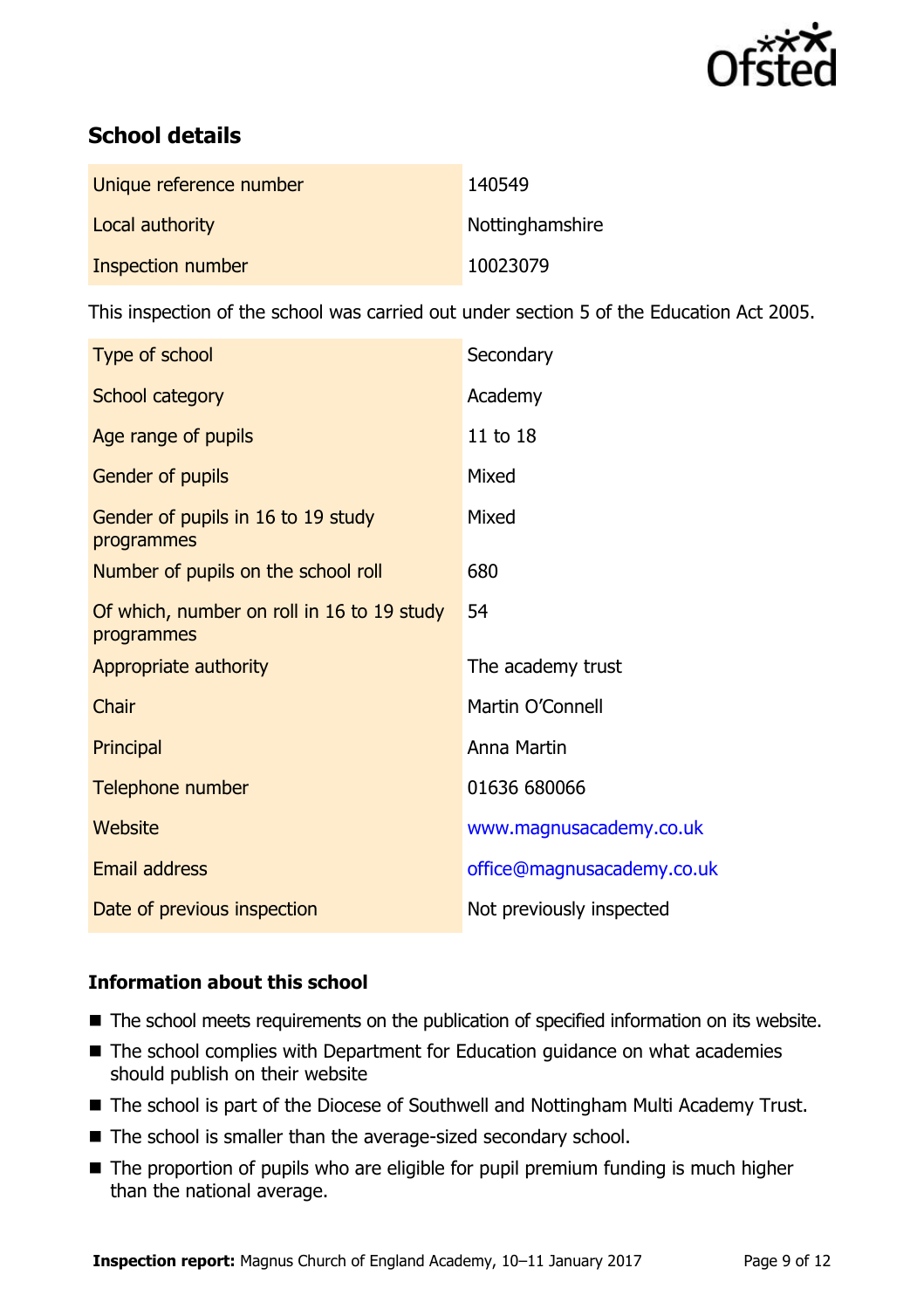

- The proportion of pupils who have special educational needs and/or disabilities is much lower than the national average, as is the number of pupils with a statement of special needs or with an education, health and care plan.
- $\blacksquare$  The school currently works with six alternative providers: MAPLE Magnus Church of England Academy off-site provision, Hub – Magnus Church of England Academy modified curriculum, Catch 22, First Class Solutions, Tuxford Academy off-site provision and Hilt Holt Wood.
- The school did not meet the government's current floor standards for pupils' achievement at key stage 4 in 2015.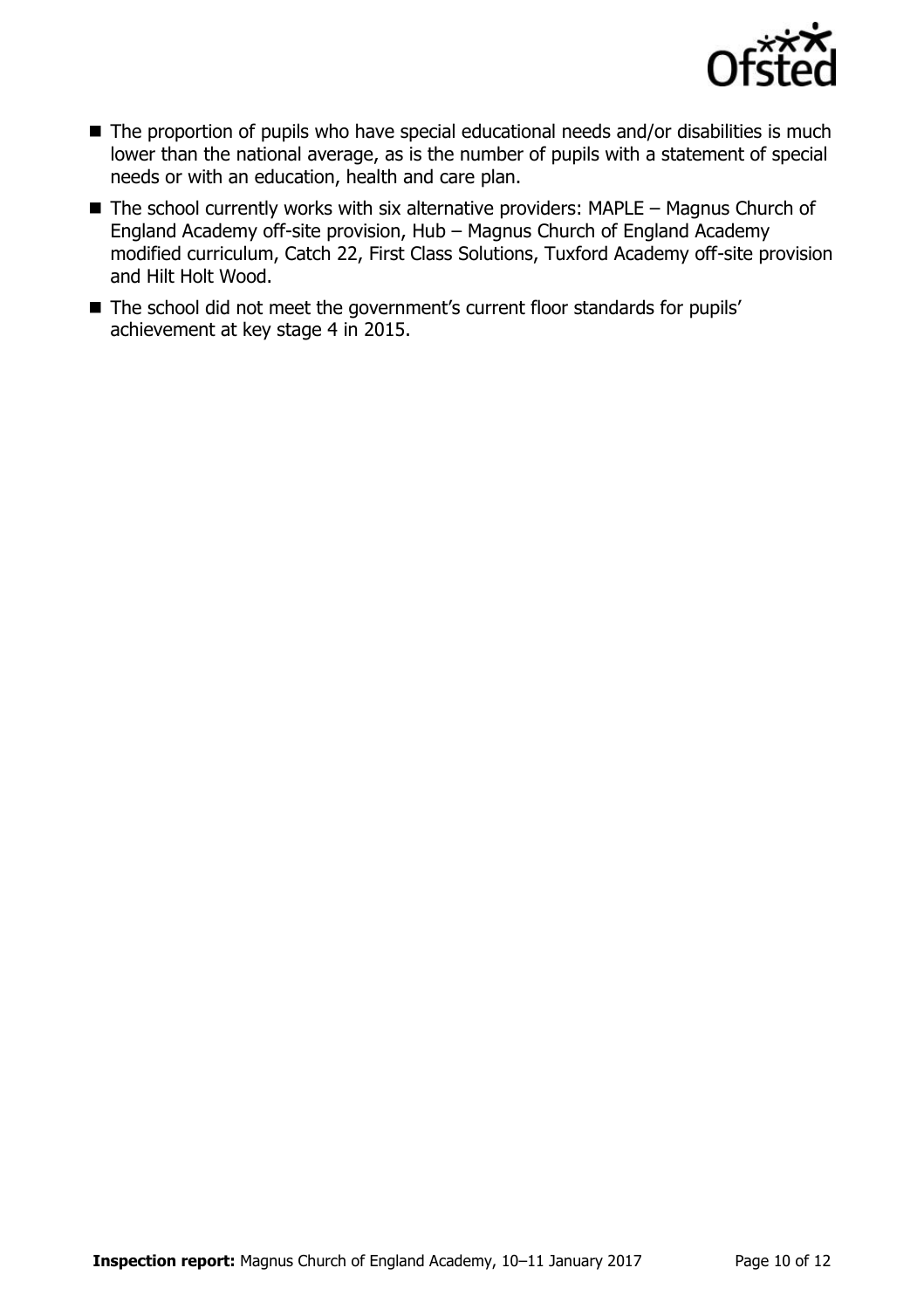

# **Information about this inspection**

- Inspectors observed 28 lessons, some of which were observed jointly with senior school leaders.
- **Inspectors looked at the work in pupils' books. A sample of the work of pupils in key** stage 4 English and pupils' work in key stage 3 in a range of subjects was scrutinised.
- $\blacksquare$  The lead inspector held a range of meetings, including with the principal, with senior leaders, the chair of the governing body and the chief executive officer of the Diocese of Southwell and Nottingham Multi Academy Trust
- Inspectors held meetings with the behaviour and achievement leads, the special educational needs coordinator, subject leaders in mathematics and science and the senior leader with oversight of the sixth form. Inspectors also spoke to the designated safeguarding lead, pastoral leaders, lead practitioners and the librarian with responsibility for accelerating pupils' reading. A meeting took place with the education welfare officer and her line manager.
- Inspectors spoke formally with groups of pupils. Some of these pupils were currently in key stage 4, some were currently in the sixth form and some had been identified to require special educational needs support or had previously exhibited challenging behaviour.
- An inspector visited the alternative provider, MAPLE. This provision caters for the needs of the majority of eligible pupils.
- Inspectors observed pupils arriving at the school. They observed pupils' behaviour in lessons, between lessons and during breaktime and lunchtime. They observed tutor period and an assembly.
- Inspectors reviewed a range of documentation relating to the school, including the school's development plan and self-evaluation, performance information for all year groups, and records on behaviour, attendance, exclusions and pupils' safety and welfare. Documentation relating to pupil premium spending and the provision for these pupils was scrutinised.
- Inspectors considered 40 responses to the Ofsted online questionnaire, Parent View. They also considered 55 responses from members of the school staff to the Ofsted online inspection questionnaire.

#### **Inspection team**

| Jayne Ashman, lead inspector | Her Majesty's Inspector |
|------------------------------|-------------------------|
| <b>Peter Monk</b>            | Ofsted Inspector        |
| <b>Matthew Sammy</b>         | <b>Ofsted Inspector</b> |
| Annabel Bolt                 | Ofsted Inspector        |